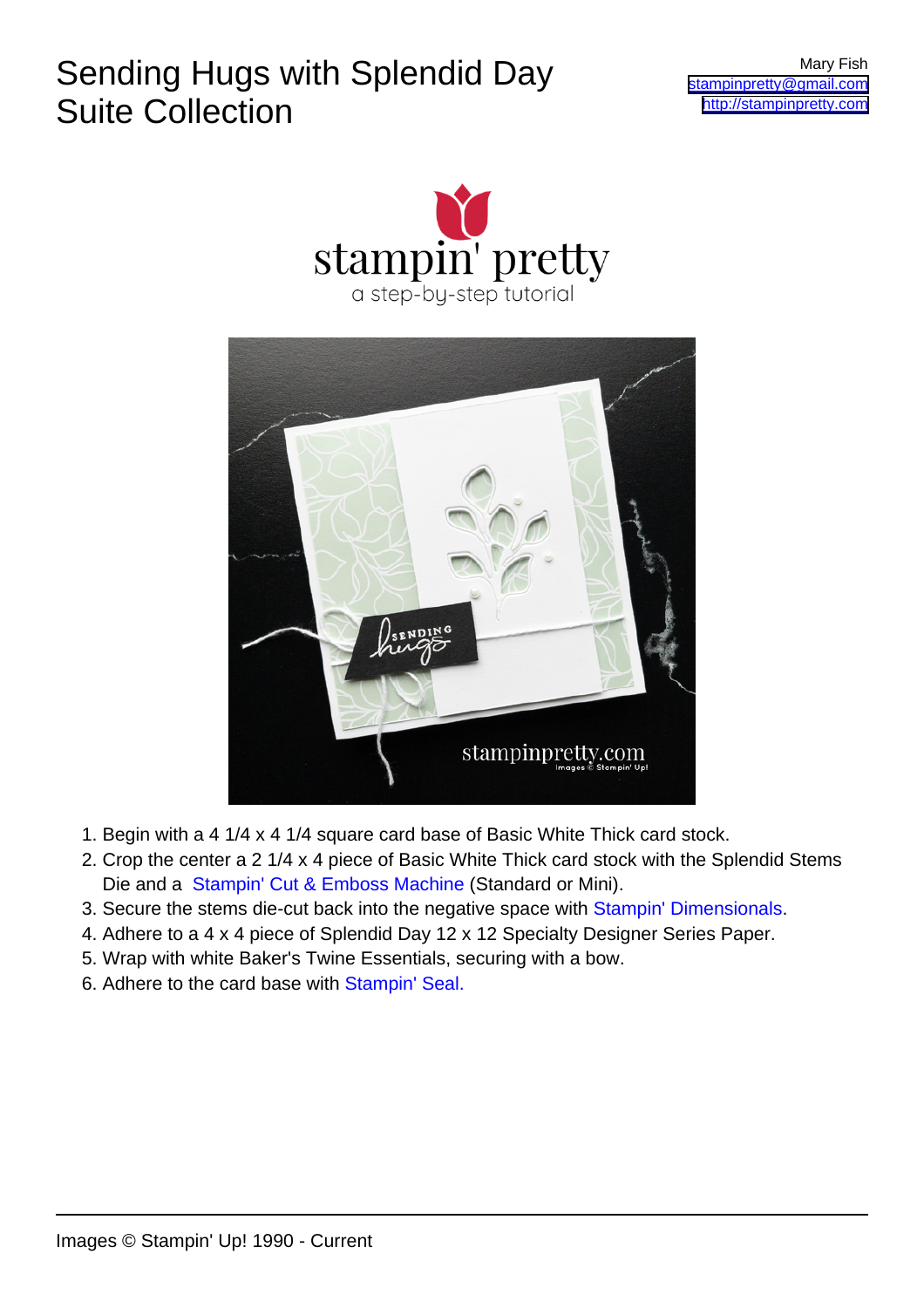## Sending Hugs with Splendid Day Suite Collection



- 7. Use a [Stamparatus](https://stampinpretty.com/new-way-stamp-stamparatus) to position and stamp the sentiment in Versamark Ink onto a 1 3/4 x 3/4 piece of Basic Black card stock.
- 8. Cover with white Basics Embossing Powder. Set with a Heat Tool.
- 9. Slant the left side with a Paper Snips as shown.
- 10. Adhere to the card with [Stampin' Dimensionals](https://stampinpretty.com/stuck-on-adhesives) (left side) and [Stampin' Seal](https://stampinpretty.com/stuck-on-adhesives) (right side).
- 11. **POP OF PERSONALITY!** Embellish with Iridescent Pearl Basic Jewels.

## Mary